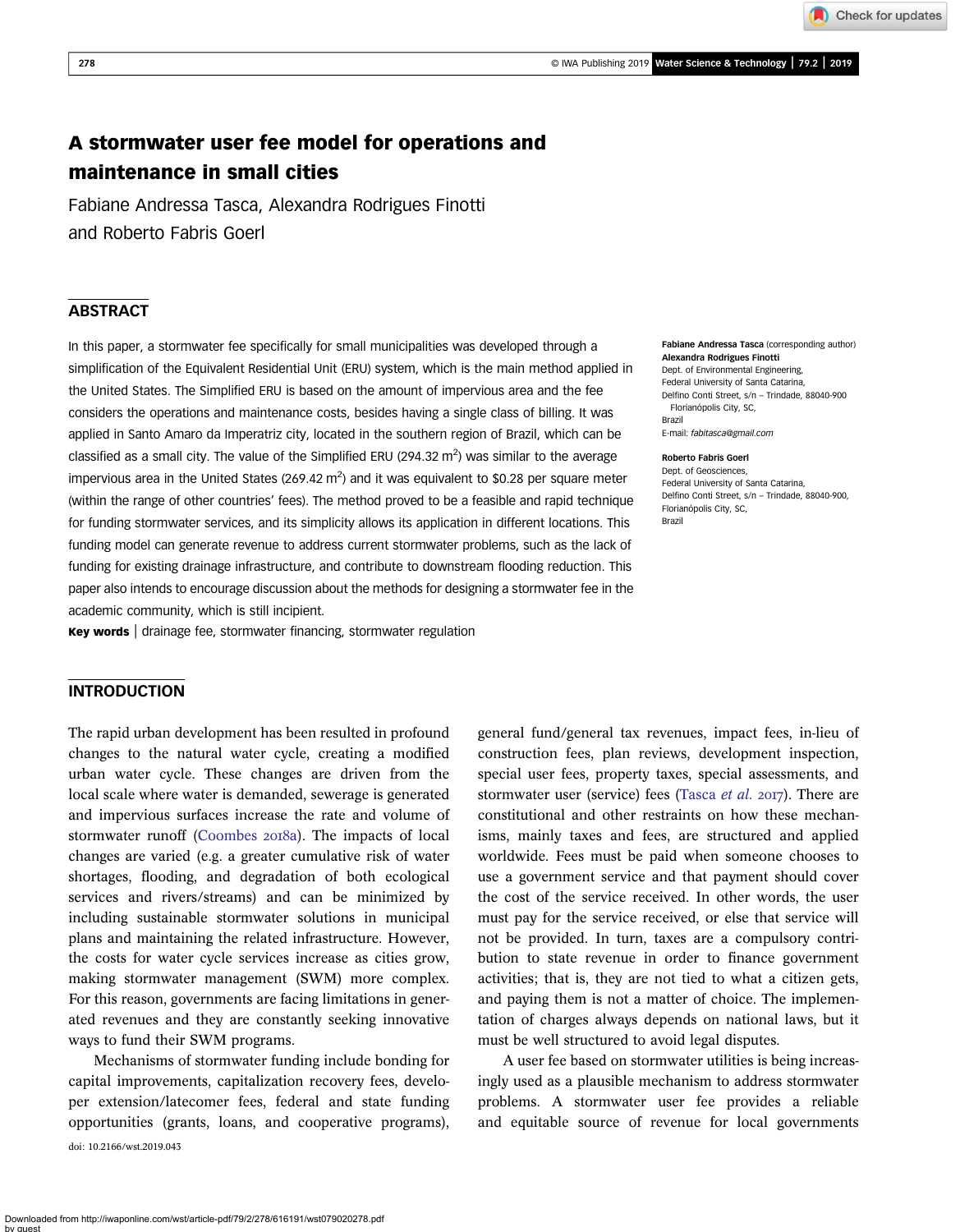[\(Patterson](#page-12-0) et al. 2012), providing a steady stream of funding. This mechanism is dedicated exclusively to SWM needs and so it is adequate to meet budgeted financial needs ([Benson](#page-11-0) ) to improve urban watershed and SWM. Beyond that, stormwater fees are important mechanisms to induce changes in the behavior of inhabitants, who are, at the same time, the clients paying indirectly for the project, users of the public infrastructure, and victims of urban floods and pollution ([Chouli & Deutsch](#page-12-0) 2008).

Despite the benefits to society, there are few scientific papers about the funding of SWM with a focus on fees. [Tasca](#page-12-0) *et al.* (2017) suggested that this is because the discussion about stormwater financing occurs in the technical field (e.g. service providers) in the developed countries, and much essential information is limited to the grey litera-ture ([Marsalek & Chocat](#page-12-0) 2002). The USA, for example, has developed satisfactory stormwater regulation and fees application, given that most of the related discussion is available on utilities webpages. In contrast, some detailed methods of stormwater fee structures were found in the scientific literature for countries that do not have stormwater regulation, such as Brazil and South Africa ([Tasca](#page-12-0) [et al.](#page-12-0) 2017). This may demonstrate that researchers from these countries with insufficient management of stormwater have resorted to the scientific community to broaden these discussions.

This discussion should be extended to the academic field since there is no consensus on stormwater fee implementation. This can avoid having the general public thinking that the taxation is just one more attempt by local govern-ments to take money from citizens [\(Campbell](#page-12-0) 2013). In France, charging through a fee was finalized in 2014 by the authorities [\(Legifrance](#page-12-0)  $20I4$ ) due to fears in the political environment, but the technical and research sectors were not consulted. [Carron & Guénégou \(](#page-12-0)2013) pointed out a number of difficulties in applying a fee, such as the calculation method, implementation, the costs of economic and municipal activities, social acceptance and non-recovery of the fees paid by real estate renters. Even in the USA, about 6% of stormwater utilities undergo court challenges (Kea *[et al.](#page-12-0)* 2016), since there are concerns about unfair division of risks: about who benefits and who pays [\(Chalfant](#page-12-0) 2018). Already, the Senate of the Australian Parliament recommends that the Government should restore funding for stormwater research due to SWM problems, such as flooding, decline in waterways health, and recent droughts which have affected the entire country, stormwater harvesting needs, and the insufficiency of resources directed exclusively to SWM. In Brazil, a vast country in terms of water resources, just one out of 5,570 municipalities has implemented a stormwater fee, but this was suspended in 2012 [\(Tasca](#page-12-0) *et al.* 2017). The reason for the suspension was the method of calculation, which was not individualized for each taxpayer. Recently, another 21 Brazilian cities (0.8%) have stated that they charge a stormwater fee [\(Brazil](#page-11-0) 2018), but there is no clear information about this.

The fee implementation requires technical, political and legal effort, and the scientific field can make great contributions to this matter. Some of the existing doubts include: What is the stormwater fee and why do people have to pay it? Who should pay it and how? What is covered by the fee? Must property exempt from fees pay it? Some of these questions are easily answered, but others depend on the regularization or specific laws of each locality/country. For this reason, there is more discussion about stormwater fees in the technical area, since each jurisdiction must determine the best fee structure for itself. However, there is a common concern in many cities around the world: how can stormwater funding be organized where there is no regulation and insufficient resources for existing systems management? The experience of leading countries can shed light on the development of new methods or even the application of existing methods.

Thus, the focus of this paper is to present a stormwater fee developed specifically for smaller cities that do not have specific funding for SWM and specific programs. It was assumed that cities already grapple with a lack of funding for existing drainage infrastructure (maintenance and operations), where money may not be available in the tough competition with other urban services. This scenario may contribute to the occurrence of flooding. To design a fee model specific to these types of cities, the main method applied in the USA was modified and a fee model that can support the operation and maintenance costs of stormwater services was developed. This method was simulated in a small municipality located in the southern region of Brazil and the users' ability to pay was analysed. Finally, the authors carried out a critical analysis of this method.

# STORMWATER FEES

Providing a stormwater service involves a large amount of funds to deploy and maintain infrastructure. These funds are typically divided into two categories: 1. operations and 2. maintenance and capital improvements. Besides that, fees can support the direct costs of SWM programs. These include a wide range of activities such as the improvement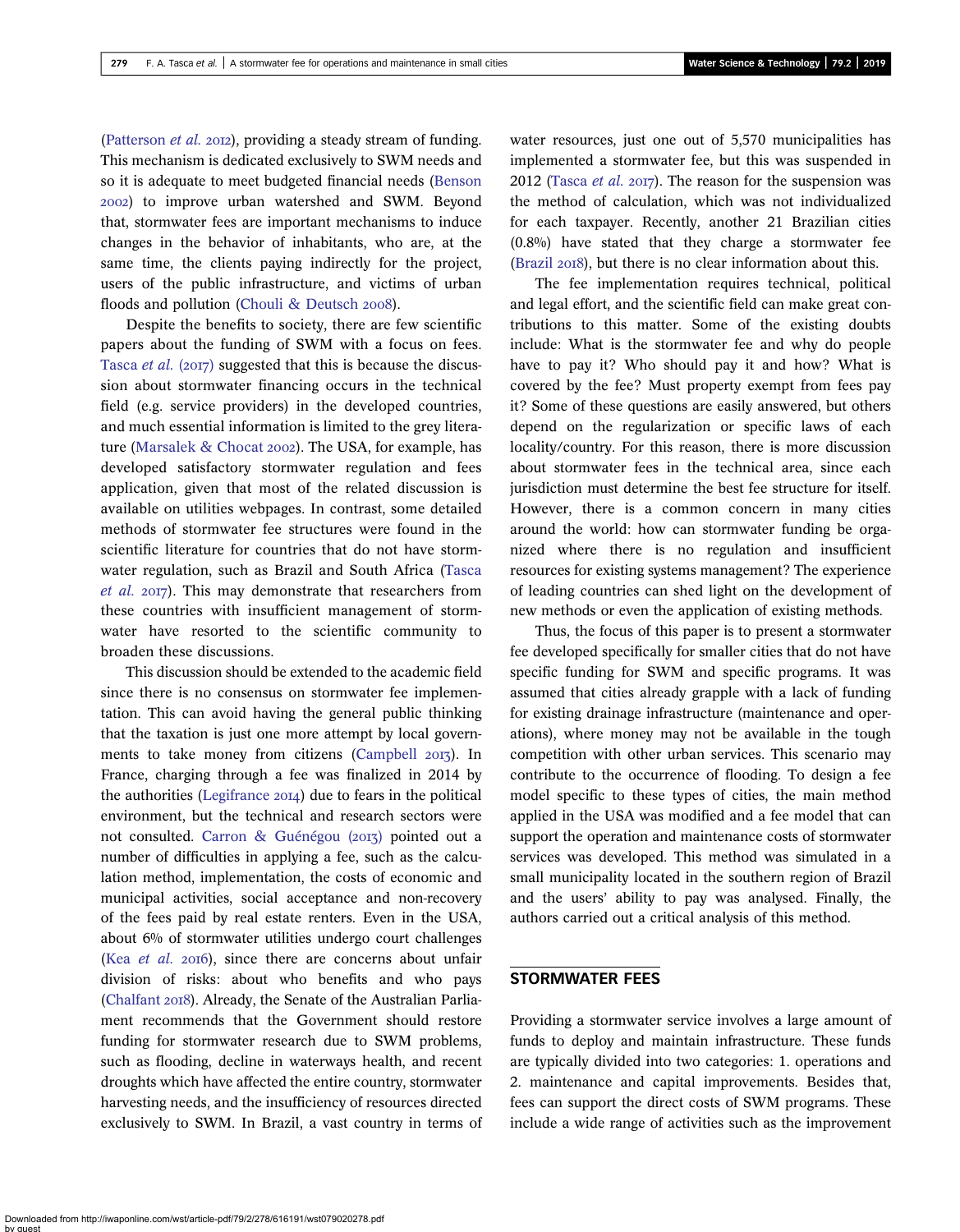of stormwater quality and waterway health, flood control measures, development of drainage plans, river restoration, adding or improving streamside park space, installation of modern SWM systems including various best management practices, provision of both aesthetic values within the urban landscape and water for reuse, and so on. These programs can produce better water quality, healthier urban ecosystems, and improved quality of life [\(Walker](#page-12-0) 2001).

So, a stormwater fee encourages the recognition of stormwater as a resource, with fees tied to impacts. For that reason, fees have the potential to positively affect residents' behaviour, especially when they are based on impervious surfaces, or if a system of credits is included in the system ([NEEFC](#page-12-0)  $2005$ ). At the very least, this charge raises awareness about the connection between human development activities and polluted runoff. Taxpayers should be aware of these benefits, so that they can gain public acceptance and the approval of a new tax. They need to know why they now have to pay for something that used to be free.

According to Kea *[et al.](#page-12-0)* (2016), stormwater fees take two forms, one based on the use (availability) of the stormwater municipal conveyance system and management services, and the other on consumers' use of these systems and services. The first is a flat rate charge for all homeowners,

regardless of how much they contribute to the additional runoff ([Sharples](#page-12-0) 2007), which seems unfair. According to Coase  $(1947)$ , there is an assumption that uniform prices are more desirable because this is commonly associated with the view that the undertaking as a whole should be self-supporting. However, this model has been criticized because it considers the demand of all consumers to be the same. Thus, if there is an additional cost to supply a certain group of consumers, other groups will have to pay for it under a cost-sharing approach. This may either raise or lower the average cost of supply to consumers. Besides that, these fees are economically inefficient for both consumers and producers, resulting in a view that a fixed stormwater fee is only a mechanism to collect revenue rather than a process that assists to solve a stormwater problem that benefits the whole of society.

The other fee is variable and is determined by the volume of stormwater runoff disposed from a property to the storm system. It can take many forms, as shown in Table 1.

Most of the methods mentioned above have in common the reference of impermeable areas, since these directly correlate to the amount of stormwater runoff. Reduction of soil infiltration results in an increased runoff volume into drainage systems and, hence, increased peak flows. Thus,

| Method                                          | <b>Description</b>                                                                                                                                                                                                                                                                              |
|-------------------------------------------------|-------------------------------------------------------------------------------------------------------------------------------------------------------------------------------------------------------------------------------------------------------------------------------------------------|
| Distributed Alternative<br>Transportation (DAT) | DAT considers the municipal roads runoff management and calculates the approximate cost based<br>on the average trips generated by a specific user. This component is added to the residential<br>stormwater fee.                                                                               |
| Equivalent Residential Unit (ERU)               | Funding mechanisms that determine usage based on the impervious area. One ERU is equivalent to<br>the average amount of impervious area on residential properties. Typically, a charge is assessed<br>per ERU used.                                                                             |
| Meter                                           | Funding mechanisms that charge based on the size of a parcel's water meter (often exhibited in tier<br>systems).                                                                                                                                                                                |
| Parcel acre                                     | Funding mechanisms that charge a rate per parcel acre of imperviousness.                                                                                                                                                                                                                        |
| Residential Equivalence Factor<br>(REF)         | Funding mechanisms that determine usage using the Natural Resources Conservation Service<br>(NRCS) runoff method or rational method.                                                                                                                                                            |
| Square foot (sq. ft)                            | Funding mechanisms that charge a rate per parcel sq. ft of imperviousness.                                                                                                                                                                                                                      |
| Tier                                            | A system where consumers are categorized by quantifiable (such as the magnitude of impervious<br>area or water use) or qualitative factors (such as land use type or water meter size) and charged<br>accordingly. In many cases, a flat fee is charged for various ranges of impervious areas. |
| Two level/dual (residential/<br>commercial)     | Funding mechanisms that assess different rates or use different methods (often fixed rate and ERU)<br>for commercial and residential properties.                                                                                                                                                |
| Usage                                           | Funding mechanisms that charge according to parcel water usage (volume of runoff and rate at<br>which runoff is produced). Runoff volume and rates can be determined using a number of factors<br>(usually the impervious area is used).                                                        |

Table 1 | Funding mechanism descriptions (variable fees)

Source: Adapted from Kea et al. [\(2016\)](#page-12-0).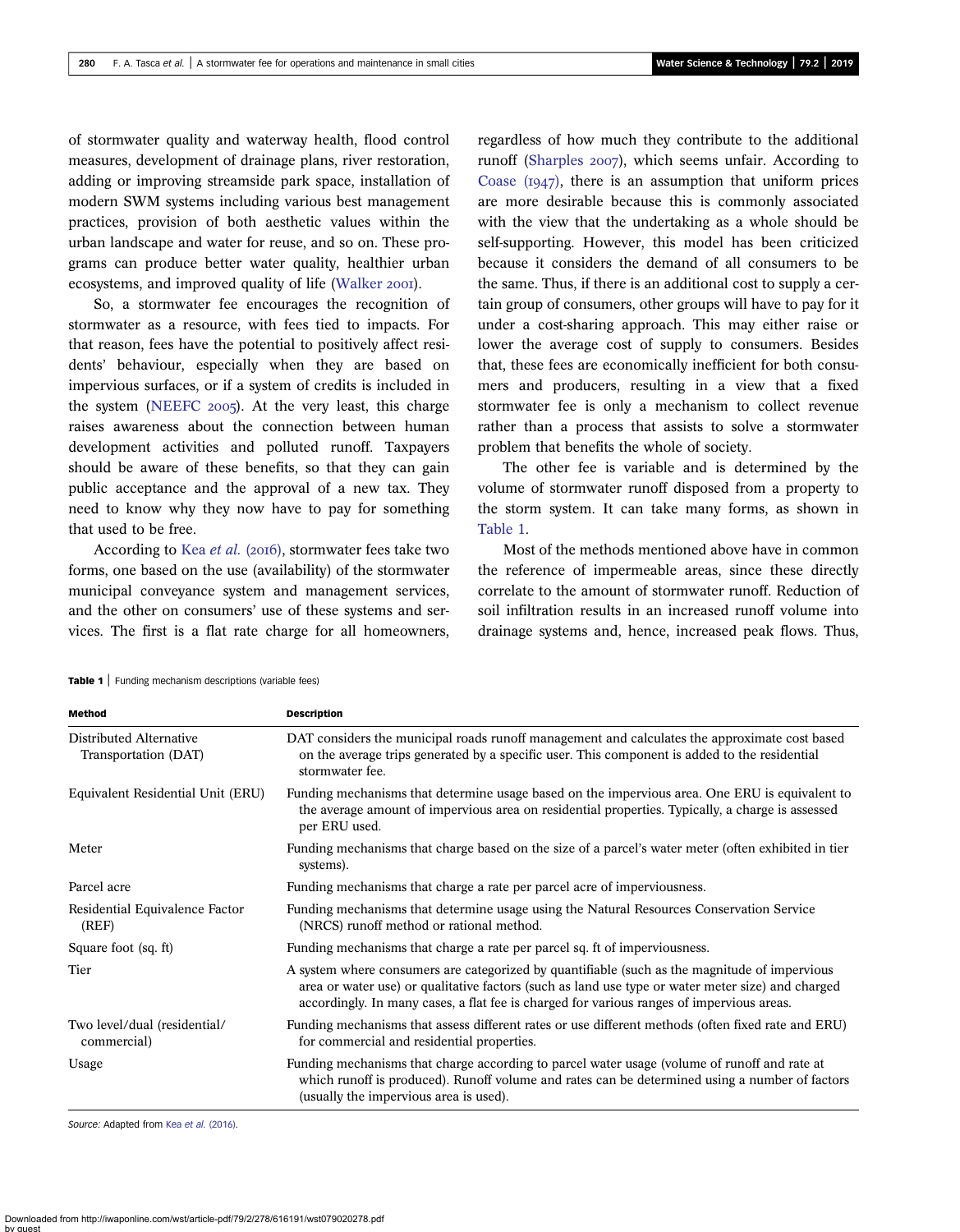storm drains and streams can become inundated faster after heavy rains, resulting in floods. This results in increased maintenance and repair requirements of the storm system. Besides this, these systems route runoff directly to streams and rivers, thus exacerbating pollutant inputs and hydrologic disturbance, and result in the degradation of the ecosystem structure and function (Roy [et al.](#page-12-0) 2008). In this way, the relationship between impermeable areas and their impact on stormwater is relatively easy for the public to understand. The number of billable units can be defined considering only the impermeable areas, which saves work time and is another advantage of its use. In general, this is considered fair. In contrast, the main disadvantage is that the potential impact of the stormwater runoff of permeable areas is not accounted for. In this system, the expenses are recuperated from a small area base (impermeable) and an update is required when new areas are built [\(EPA](#page-12-0) 2008).

Stormwater financing through stormwater fees was observed in Australia, Canada, Ecuador, France, Germany, Poland and the United States ([Tasca](#page-12-0) et al. 2017). The average impervious reference area was similar in all these countries  $(160-300 \text{ m}^2)$ , but the fees charged varied significantly (\$0.58–134.46 monthly), considering the United States Dollar (\$). Germany has the highest fee per  $m^2$  (\$1.51), while the USA has the lowest (\$0.02). In general, the billing methods are not detailed. The USA is a good example of a country that faced the problem of stormwater funding mechanisms, and the most widely used method is the Equivalent Residential Unit (ERU) system [\(Campbell](#page-12-0) et al. 2016). An ERU is usually the average impervious area on a singlefamily residential (SFR) parcel, although some communities define it as the average of all residential parcels [\(Campbell](#page-12-0) [et al.](#page-12-0) 2016). An SFR, also known as single-family detached residence, is defined as a residential structure maintained and used as a single dwelling unit, a private home. SFRs are built on a single lot, with no shared walls. SFRs differ from condominiums, townhouses, cooperatives, and multi-family homes, which are all attached residences.

Equations  $(1)$ – $(3)$  show the ERU method (Kea [et al.](#page-12-0) ), which is based on the average amount of impervious surface area on a residential parcel (Equation (1)). Each property is assessed to determine how many ERUs it possesses (Equation (2)), and finally a fee assessment rate per ERU is established and all properties are assessed accordingly (Equation (3)). Each SFR owner pays the cost of one ERU as a stormwater fee, while fees for other properties are expressed as multiples of ERUs. So, the fees provide for an equitable assignment of cost that is in proportion to

the demand placed on the drainage system.

$$
ERU (area) = \frac{Total \text{ residual}{Total number of residual number}}{(1)}
$$
 (1)

Number of ERUs per parcel

$$
=\frac{\text{Total parcel impervious area}}{\text{ERU (area)}}\tag{2}
$$

$$
Total fee = Eq.2 \times ERU (rate)
$$
 (3)

In general, the stormwater funding observed in medium and large cities or countries has some kind of stormwater regulation. Small cities have been ignored by urban theorists, since urban research has been dominated by studies of selected big cities that exemplify best the key themes of urban studies [\(Bell & Jayne](#page-11-0) 2009), especially studies on rapid urbanization and its impacts. Recent research suggests that smaller providers face a variety of challenges, including diminishing customer bases, fewer financial resources, and a lack of engagement in long-range planning [\(Mack & Wrase](#page-12-0) ). This may intensify stormwater concerns in these cities. Besides that, the public or private orientation of providers also factors into rates in many countries, since private entities can make a profit on water services, while public providers are required to price on a cost-recovery basis. The intensive focus on the biggest cities limits the generalizability of some theories and inhibits the development and impact of urban studies in the broadest sense [\(Bell & Jayne](#page-11-0) 2009). Studying small cities enables us to see the full extent of this.

# MATERIAL AND METHODS

The methodology was divided into three main stages. In the first, research was conducted to determine the main methods used in existing stormwater fees (as previously shown). In stage 2, smaller cities were defined and a stormwater fee for them was developed. In stage 3, the method was simulated in a small city and the affordability of stormwater services was investigated. After these steps, a critical analysis of the developed method was performed.

### Definition of a small city

Any attempt to offer a rigorous definition of what constitutes a small city is problematic because urban hierarchies differ greatly in different parts of the world. It depends on many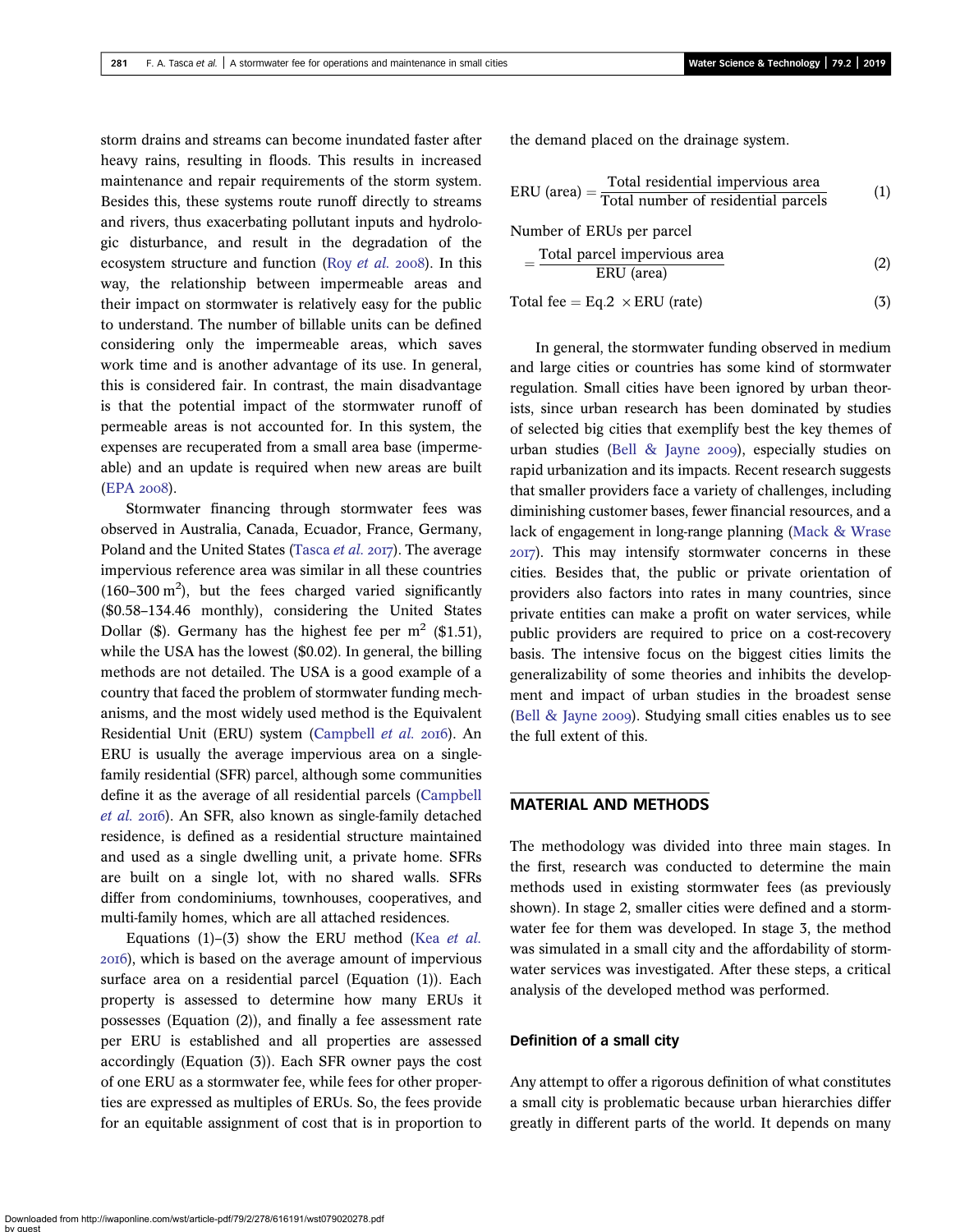factors (such as the degree of urbanization, level of development and the economic structure of the country). In this research, the small-city status was determined by its population size (1,000 to 20,000 inhabitants) and some functional urban characteristics. Bell & Jayne  $(2009)$  observed that a small city in the USA is defined as having less than 50,000 inhabitants, while a small city in developing countries might have 5,000 to 20,000 inhabitants (and many such cities do not have specific policies), rating 10 times lower than that of the OECD  $(20I4)$ . This number varies from one country to another. This population size does not fit all and so this should not be an absolute. For that reason, 'smallness' also needs to be considered in other ways that complement such standard numerical measures. The following assumptions were assumed for small cities:

- The presence of predominantly residential development areas that are characterized mainly by dwellings sited on individual allotments, i.e. that are not dominated by an industrial or corporate presence and are not subdivided into monofunctional districts.
- Small urbanity, where green areas are predominant, and it is difficult to distinguish when rural landscapes give way to small towns, which are partially urban and partially rural.
- There are no private providers, just public providers.
- There is no combined sewage and stormwater network.
- There is no specific funding for SWM and, from this perspective, there are no specific programs.

In this scenario, it is assumed that small cities struggle with a lack of funding for stormwater infrastructure (maintenance and operations) and that public providers are not allowed to earn profits on services (just cost recovery alone). So, services are basically composed of the maintenance and operation of systems, which may not be available in the tough competition with other water services, including water supply and wastewater management ([Marsalek](#page-12-0) [& Chocat](#page-12-0) 2002).

#### Stormwater fee development

In order to develop a model to fund the costs of stormwater system operations and maintenance for small cities, we propose to construct a model which exhibits the essentials of the problem but which is sufficiently simple for the analysis not to be unduly complicated. The aim of the fee is not to achieve profits but to be self-supporting. The ERU system generated the knowledge base for the stormwater fee development specific to these types of municipalities. So, an ERU system simplification was developed and named the Simplified Equivalent Residential Unit (SERU). ERU was chosen because it is considered fair, distributing costs in proportion to the impervious area, besides its simple application. Besides this, urban development, which is directly reflected by the impervious areas, has been linked to changes in municipal stormwater runoff quality and quantity. This is relatively easy for the public to understand, as previously mentioned. By basing the fee on the impervious surface area, residents would pay for the water they contribute to the system.

SERU is defined as the average impervious area of all parcels (residential, industrial, commercial, etc.) located in the urban area (Equation (4)). This value can be monitored over time, becoming a reference for the city development as a key environmental indicator. It is limited to the urban area, since in rural areas there are no impervious areas or widely distributed infrastructure. The management of road surfaces was not considered in this fee for two reasons. One is because it is not possible to charge general roadusers, but only the local residents. In this case, the individualization of all beneficiaries is complex. Other reason is that the maintenance of roads (and their public spaces) may be embedded into other rates. Again, local laws come into play. Because of this, the Simplified ERU was designed for parcels only, including public parcels.

A fee assessment per SERU is established (Equation (5)) and all urban properties are assessed proportionally to the impermeable area within the lot (Equation (6)). Thus, it is considered that runoff generated from a property is proportional to the impervious area of the property. This is used to calculate the stormwater fee for property owners, which constitutes an apportionment of the operations and maintenance costs by the total parcels.

$$
SERU (area) = \frac{Total \text{ impervious areas of urban lots in the city}}{\text{Total of urban lots in the city}}
$$
\n(4)

Annual fee per SERU

$$
= \frac{\text{Operations and maintenance costs of stormwater}}{\text{Total of urban lots in the city}} \tag{5}
$$

Annual fee per parcel = 
$$
\frac{\text{Impervious area of parcel} \times \text{Eq.5}}{\text{Eq.4}}
$$
(6)

The Simplified ERU could finance the operations and maintenance costs of stormwater services in small cities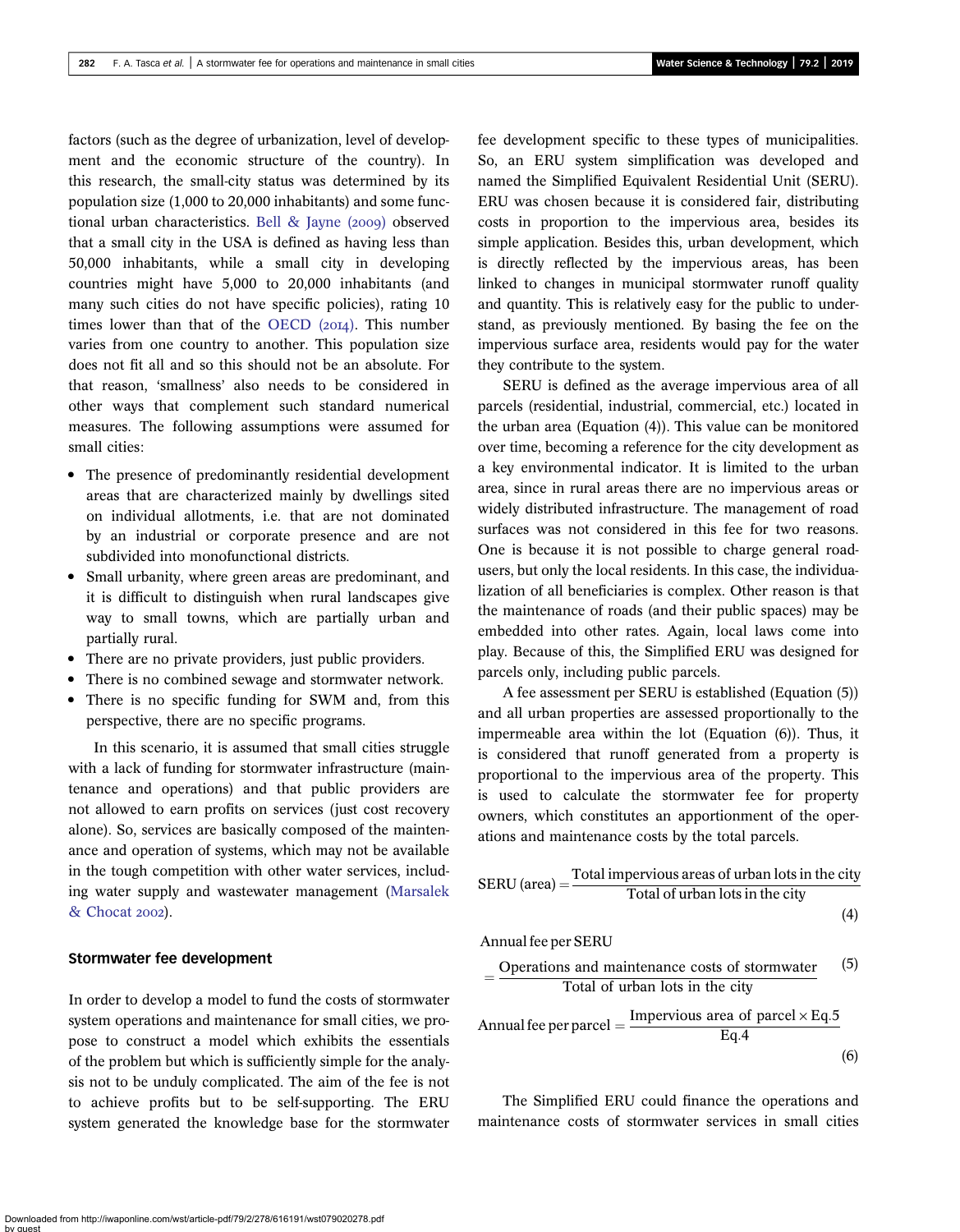and generate revenue to address current problems, such as the lack of infrastructure maintenance. As there are no programs and no utilities, fee discounts (stormwater credits and incentives) are not offered. In other words, there is no consolidated management that allows the supervision or management of sustainable stormwater solutions.

The difference between the ERU and SERU systems is related to the coverage area, reference impervious area, and billing classes. The ERU method covers entire communities or districts, and the reference impervious area is represented by Single Family Residences (SFR) with variable billing classes (SFR, commercial, institutional, vacant, industry, etc.). The SERU method covers the urban area of a small city, considering all lots to calculate the impervious area, and there is a simple billing class system. Usually, most parcels in a community are residential parcels and these may either all have a single fee or be divided into a few tiers ([Campbell](#page-12-0) *et al.*  $2016$ ). This simplifies the administration for local planners and it is especially important for those who do not have a specific sector for SWM.

There is no single way of calculating fees through SERU. If the municipality has a multipurpose territorial cadastre, it will be able to calculate the fee regardless of how these files are stored. However, it is indicated that fee calculation can use a Geographic Information System (GIS) database. In the USA, for example, cities are required to generate maps showing properties that generate stormwater runoff and the fee applicable to them. A comprehensive GIS database should be developed as part of the permit program and the results should be made available to the public. So, the use of GIS tools has a crucial role and allows problems to be addressed in an efficient manner, such as through the creation and updating of GIS-based data for SWM.

The data required to apply SERU are: the impervious surface area (Step 1), parcel boundary data (Step 2), and annual indirect costs of stormwater services (Step 3).

#### Step 1 – estimating the impervious surface area

The first step is to estimate the total impervious areas of urban lots through remote sensing. The impervious area refers to land that is covered and cannot absorb water. These areas include residential access, rooftops, sidewalks, pools, and buildings within the parcels. A variety of remote sensor data sources can be used, such as aerial photography, digital aerial imagery, satellite imagery, and Lidar ([Jensen](#page-12-0) et al. 2005). Extraction information can be performed from manual image interpretation or using automated computer processing methods. High and moderate spatial and temporal resolution data are required, because inaccuracies in calculation mean that someone will pay a disproportionate amount.

# Step 2 – parcel boundary data

Parcel boundary data allow individualization of the impervious areas estimated in the previous step. The imperviousness (estimated in Step 1) and parcel boundary data can be overlaid to calculate the actual impervious area that generates stormwater runoff within each parcel. Steps 1 and 2 result in the SERU area (Equation (4)). In this method, tax assessor data are not necessary.

### Step 3 – official data on stormwater costs

Stormwater services costs are needed, and there are commonly two ways to obtain these. The first way is to derive price information from provider websites or call providers to get pricing information. The second approach is to use information/survey of existing stormwater fees. In many locations, there is no individualized charge for these services, and these services are included as part of another program. Depending on the SWM priority, getting this data can be a challenge, and it can be complex to estimate the real costs of these services. In addition, there should be a check on the costs that can be charged through a fee. Specific local conditions and laws come into play. To maintain an updated database, these costs should be reviewed annually and they must be well drafted in order that the charging is not judicially challenged.

#### SERU simulation

The Simplified ERU was simulated for Santo Amaro da Imperatriz, a small city located in Santa Catarina State, in the south of Brazil. There is no national stormwater regulation in Brazil, and although it is a country that is abundant in water resources, the traditional urban drainage (grey infrastructure) is predominant. SWM can be worse in small Brazilian municipalities, that is, those having fewer than 20,000 inhabitants. These municipalities are not legally required to have an urban development master plan and have limitations in generating revenues. In addition, municipalities have problems regarding professional qualifications, municipal technical capacity, lack of integration of sanitation management, political will, and individualized billing, among others. In this scenario, there is a lack of urban stormwater planning and these services are not a priority in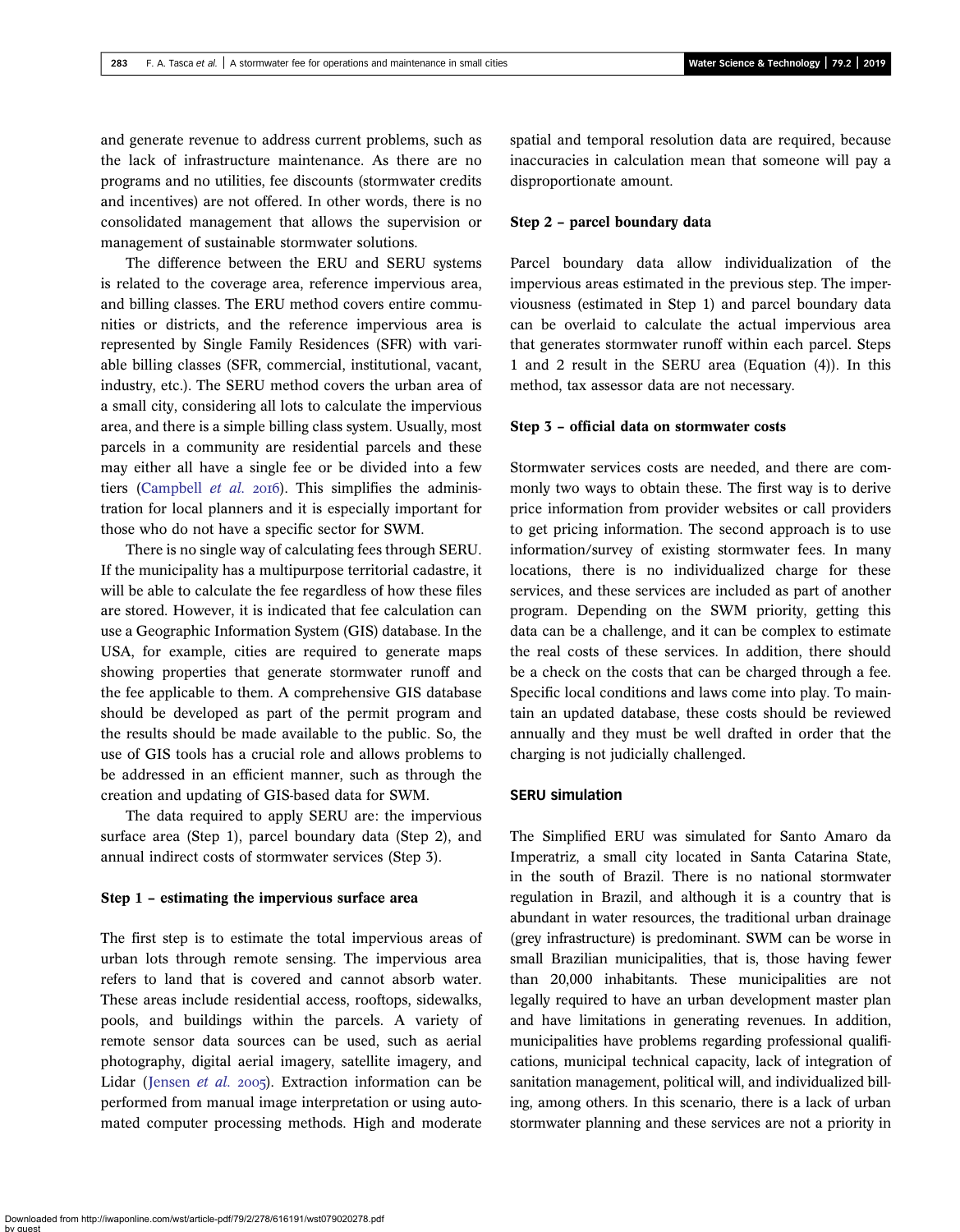the municipal framework. Commonly, maintenance is performed reactively, i.e. it receives greater attention from local authorities after the occurrence of flooding. It should be noted that this is the normal case in Brazil.

Santo Amaro da Imperatriz has an area of 344.05  $\text{km}^2$ , of which 63% is integral preservation area. Although the urban area occupies only 27.07  $km^2$ , it has 75.51% of the population (almost 15,000 inhabitants) according to the last national census [\(IBGE](#page-12-0)  $20\text{II}$ ). The economic base is seated in industries (52%), services (44%) and agriculture (4%). This last one composes the landscape of the urban area, formed predominantly by pastures and green areas, characteristics common to the small cities in this State. The main river is the Cubatão do Sul, which is widely used for water supply to the Florianópolis metropolitan area (the capital of Santa Catarina State). It supplies about 700,000 people out of its jurisdiction, demonstrating the importance of preserving its water quality. Its population has been growing, but there is no legal instrument (such as an updated master plan) for urbanization planning.

In this city, stormwater services are provided directly by the city hall as part of various programs. They are included in the paving and drainage of streets and sidewalks, construction of culverts, and road maintenance. The responsibility for SWM is dispersed between various government agencies and departments and, given the billing is not individualized, operations and maintenance are insufficient. In other words, there is a complex panorama to SWM, where these services are practically forgotten by the local government. In this scenario, the stormwater issue is considered low priority and flooding disaster management is mostly reactive. Essentially, managers only carry out operations and maintenance of traditional drainage systems, although this is insufficient.

The simulation of each step of the method is described in the following sequence.

Step 1 – Extraction of impervious surfaces was carried out from the digital orthophotos from Santa Catarina State mapping (Figure 1), available in SDS  $(2017)$ : Red/Green/ Blue (RGB) composite imagery and scale from 1:5,000 (image resolution of 39 cm). ArcMap 10.4.1 was used to process the digital orthophotos and to classify them to identify the impervious area.

Supervised classification of images was used to automatically extract estimates of the imperviousness, through the pixel classification algorithm (Maximum Likelihood). A classifier was designed from 364 training samples to guide this process. Six classes of land use were reported: permeable (vegetation/ pasture, exposed soil, and watercourses) and impermeable (surfaces, public roads, and pools). The permeable areas, in addition to impermeable areas, were analysed to avoid mixing and misclassification. The use of automated computer processing methods should be followed by rigorous procedures because subtle changes in the spectral response can interfere with the result. In fact, a preliminary analysis showed a high variability (heterogeneity) of the rooftops



Figure 1 | Imperviousness estimate process (Step 1).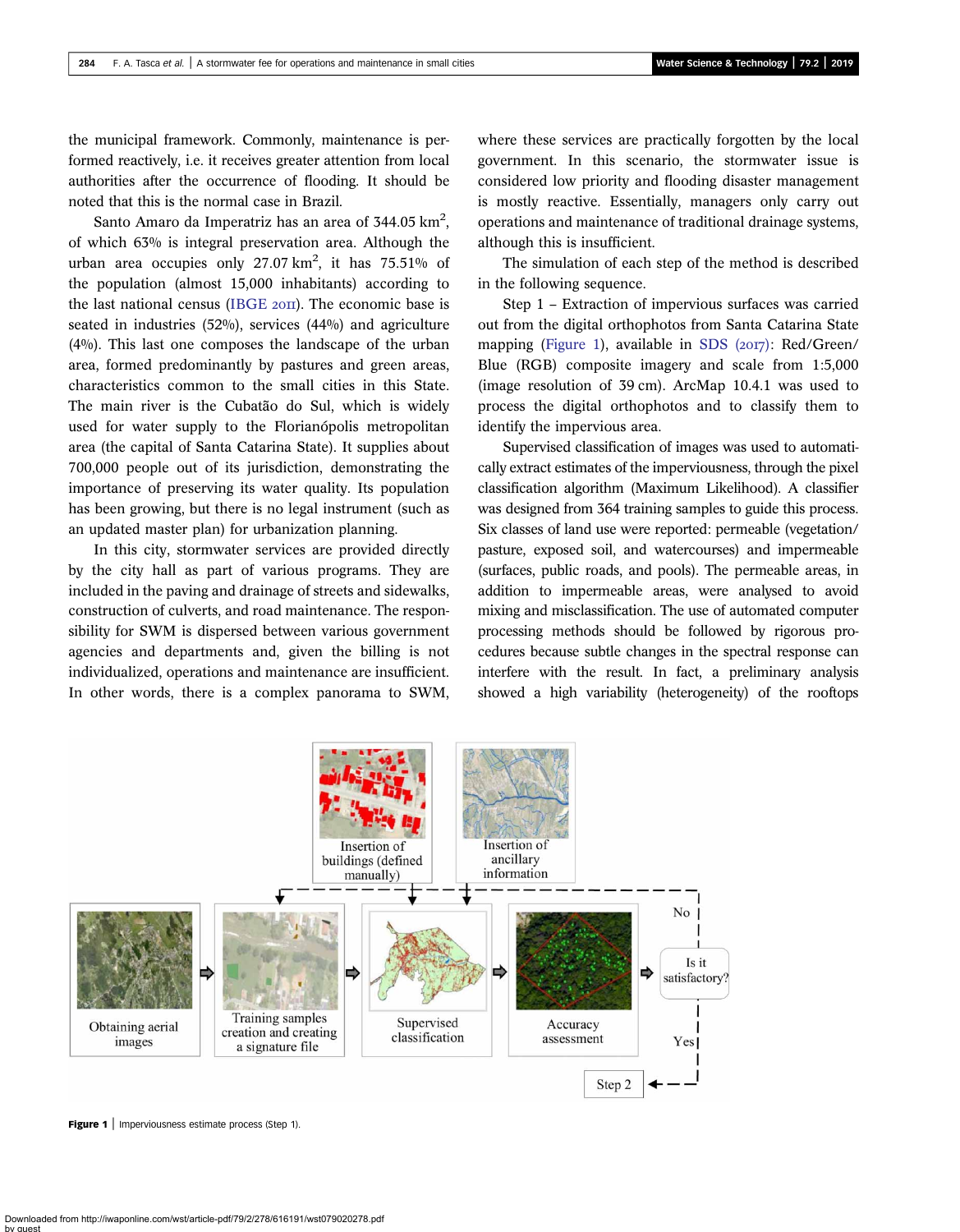spectral response, which prevents a precise delimitation of the building. So, buildings were delimited manually in order to obtain a correct quantification. Depending on the accuracy desired, the manual delimitation is not required.

Auxiliary information (watercourses/streams features) was inserted into the supervised classification file generated. The original shapefile is available from the SDS  $(20I)$  and was trimmed to the urban area. Thus, a classified image of land-use types was obtained. The classified polygons (added to the delimited buildings and to the pre-existing auxiliary information) were compared with the training samples to evaluate the accuracy of the method. There was an overall accuracy of 97%. The authors compared the size of residential and industrial parcels and its influence on the SERU quantification. This was done to verify if class simplification of all lots as residential is valid for small municipalities. So, industries were identified as buildings larger than  $300 \text{ m}^2$ , by visual analysis of orthophotos.

Step 2 – The parcel boundary data were provided by the municipal government of Santo Amaro da Imperatriz, representing 99.4% coverage (6,864 lots) in the urban area.

Step 3 – In this specific case, the municipal government did not report about the annual costs of stormwater services. As services are diluted in various departments, it is believed that they do not really know how much they spend. Thus, operations and maintenance costs were estimated as 5% of the total investments in this sector. This proportion was suggested by Cruz  $(2004)$  after a 12-year study of the Porto Alegre city, also located in southern Brazil. Total investments were surveyed over the Transparency Portal [\(Brasil](#page-11-0) 2018), a tool that aims to increase the fiscal transparency of the Brazilian Federal Government through open government budget data. Data have been available since 2010 and in this research the costs from 2010 to 2017 were used. The local currency (Real) was converted to US Dollars (\$) in order to allow international comparison. For this, the average quotation of each year was used, based on the Central Bank of Brazil [\(BCB](#page-11-0) ). These costs are shown in the supplementary material (available with the online version of this paper).

The average annual cost corresponds to \$568,371.3 and this value was used as the basis of the costs to be recovered through the collection. These costs were unknown and this study has provided a first estimate of these values. Few resources were directed to the stormwater systems until 2014. By contrast, there was an increase in 2015 and 2016. Despite this, there was a greater exchange variation in the currency conversion of this period. A consideration of the full financial and economic costs of stormwater is more comprehensive, but data are not available in this case. Besides that, annual budgets should include adequate staffing and financial resources to conduct the maintenance activities needed to assure that stormwater systems operate properly. However, since stormwater is not regulated and there are no specific resources, there is also no specific staffing.

#### Benchmarking affordability

Given the concern about users' ability to pay, an analysis was carried out in order to quantify affordability at full cost recovery rates. Income-based benchmarks are more popular for such quantification ([Mack & Wrase](#page-12-0) 2017). In Brazil, there is no national representative database on stormwater prices. This makes level assessments of affordability challenging. For this reason, the price of other sanitation services was used as a basis. The US Environmental Protection Agency (EPA) proposes that households spend no more than 4.5% of their median household income on water and wastewater services. This value is similar to that income benchmark rec-ommended (5%) by World Bank [\(Mack & Wrase](#page-12-0) 2017). Expenses higher than this amount are considered unaffordable. Brazilian households from the southern region (study area) spend 0.9% of their monthly income on these services, the same value as the Brazilian average  $(IBGE\ 2010)$  $(IBGE\ 2010)$ .

In this study, affordability was assessed similarly to the EPA's affordability benchmarks, adapting the values to the Brazilian reality. The question of whether such Brazilian value can be considered desirable or undesirable is beyond the scope of this article. The same importance for stormwater bills was adopted in this study. Thus, bills that constitute more than 0.9% of the median household income are considered unaffordable. For this analysis, the fee, which had previously been calculated per parcel, was grouped by census block, generating an average fee for each sector. A census block is a territorial unit established for cadastral control, formed by a continuous urban or rural area, which contains a certain quantity of households. This is the smallest unit of analysis that can be discretized through official census data in Brazil. The most recent data available refer to the year 2010, the last national census year [\(IBGE](#page-12-0)  $20\text{II}$ ). The costs of stormwater services refer to the period 2010–2017, so the income data were adjusted to 2017 according to the increase of the minimum wage in this period (83.73%).

# RESULTS AND DISCUSSION

Impervious land occupies approximately 10.60% of the study area; this can be considered of low-intensity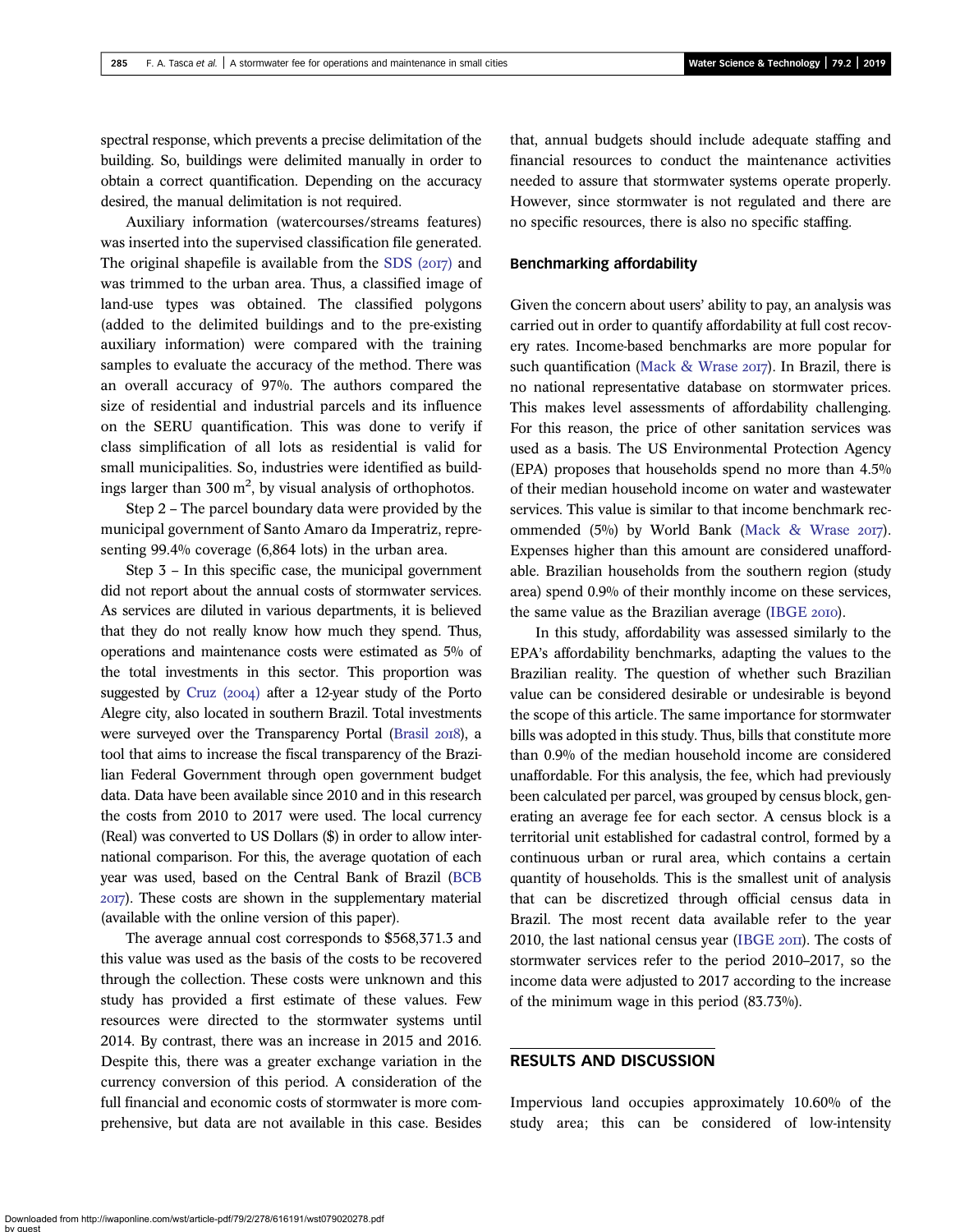

Figure 2 | Location and land-use map of urban area of Santo Amaro da Imperatriz, Brazil.

development (Figure 2). The impermeable areas in the parcels, input parameters for the fee application, represent 7.5% (2.03 km<sup>2</sup>). It was possible to identify 4,951 lots (72%) with some type of impervious areas, while 1,913 lots were vacant (28%). So, there is no calculation basis for collection in empty lots. The SERU estimate also considers this kind of parcel in the calculation (total of urban lots in the city in Equation (4)), since they can be quickly occupied given the current dynamics related to the growth of cities. However, the lots effectively occupied are charged for the operation and maintenance of stormwater services (Equations (5) and (6)).

Fee collection in vacant lots is common in the international scenario because the 'non-polluting' users also benefit from the stormwater services. Despite this, the Simplified ERU methodology disregards this collection because it is difficult to convince these users to contribute to environmental improvement when its degradation is not directly imputed to them. Otherwise, there are examples of the taxation of vacant lots in order to encourage their occupation. Vacant lots in urban areas encumber the State, which is forced to spend resources on new urbanization to accommodate city growth, while vacant lots fuel real estate speculation. Consideration or not of the taxation of vacant lots must be a decision made by each municipality in agreement with its urban policies.

It was possible to identify 76 industrial buildings distributed in 52 lots, totalling  $0.13 \text{ km}^2$  of impervious area. The SERU (Equation (4)) was estimated at 294.32  $m^2$ , considering industrial users, or  $277.57 \text{ m}^2$  when analysing only the residential areas. This is a small difference  $(16.75 \text{ m}^2)$  and it confirms that simplification of the charge classes for residential lots can be carried out in small municipalities with low-intensity development. The SERU value  $(294.32 \text{ m}^2)$  is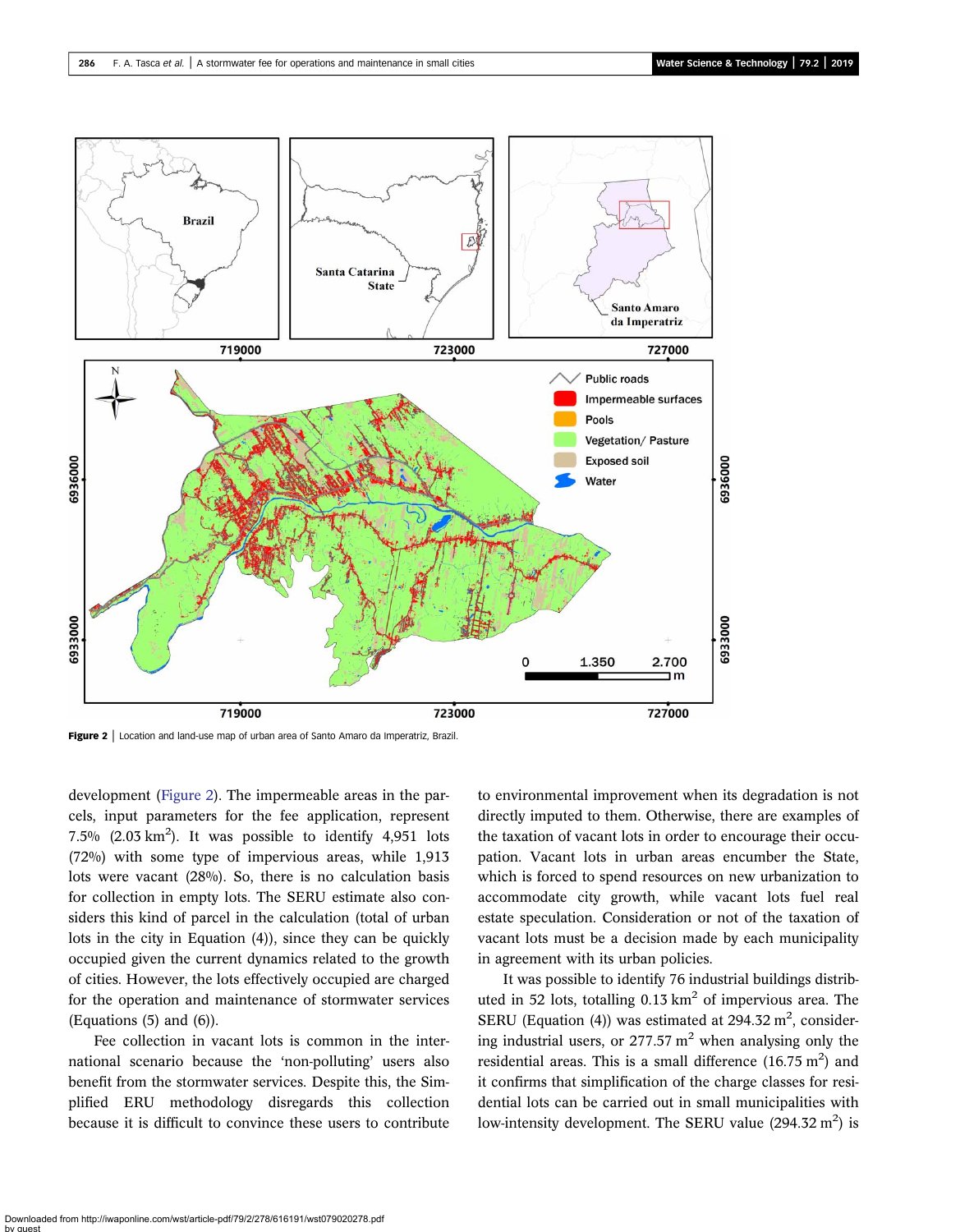<span id="page-9-0"></span>

Figure 3 | Annual fee ranges by parcel.

very close to the average impervious area from the United States, which is  $269.42 \text{ m}^2$  ([Campbell](#page-12-0) *et al.* 2016), although the stormwater services provided are very different.

The annual fee is \$82.80 by SERU (Figure 3), which is equivalent to \$6.90 monthly. Thus, each resident must pay \$0.28 for each  $m<sup>2</sup>$  of impervious area. This value is within the range of international fees  $(\$0.02-\$1.51/m^2)$  shown by [Tasca](#page-12-0) et al. (2017). However, different types of cities with different mixes of land uses, topography and population densities will have vastly different outcomes. Research in the Greater Melbourne region in Australia, for example, showed an average value of  $$0.86/m^2$  and  $$583/property$ , constituting the impervious area tariffs [\(Coombes](#page-12-0) 2018b). This author utilized a combination of local and regional costs of SWM that includes infrastructure, amenity, waterway health, and recreation actions, that is, this fee has been set to account for the revenue required to pay all costs of SWM throughout the region. On the other hand, SERU has been set to account for the revenue required for pay operations and maintenance costs of stormwater and its total revenue was \$568,371.30. Most lots (67%) must pay up to 1 SERU, while 23% must pay between 1 and 2 SERUs.

The distribution of impermeable areas by parcel versus annual fees can be analysed as in Figure 4. Due to the



Figure 4 | Impermeable areas by parcel x annual fees, with emphasis on more and less impervious lots.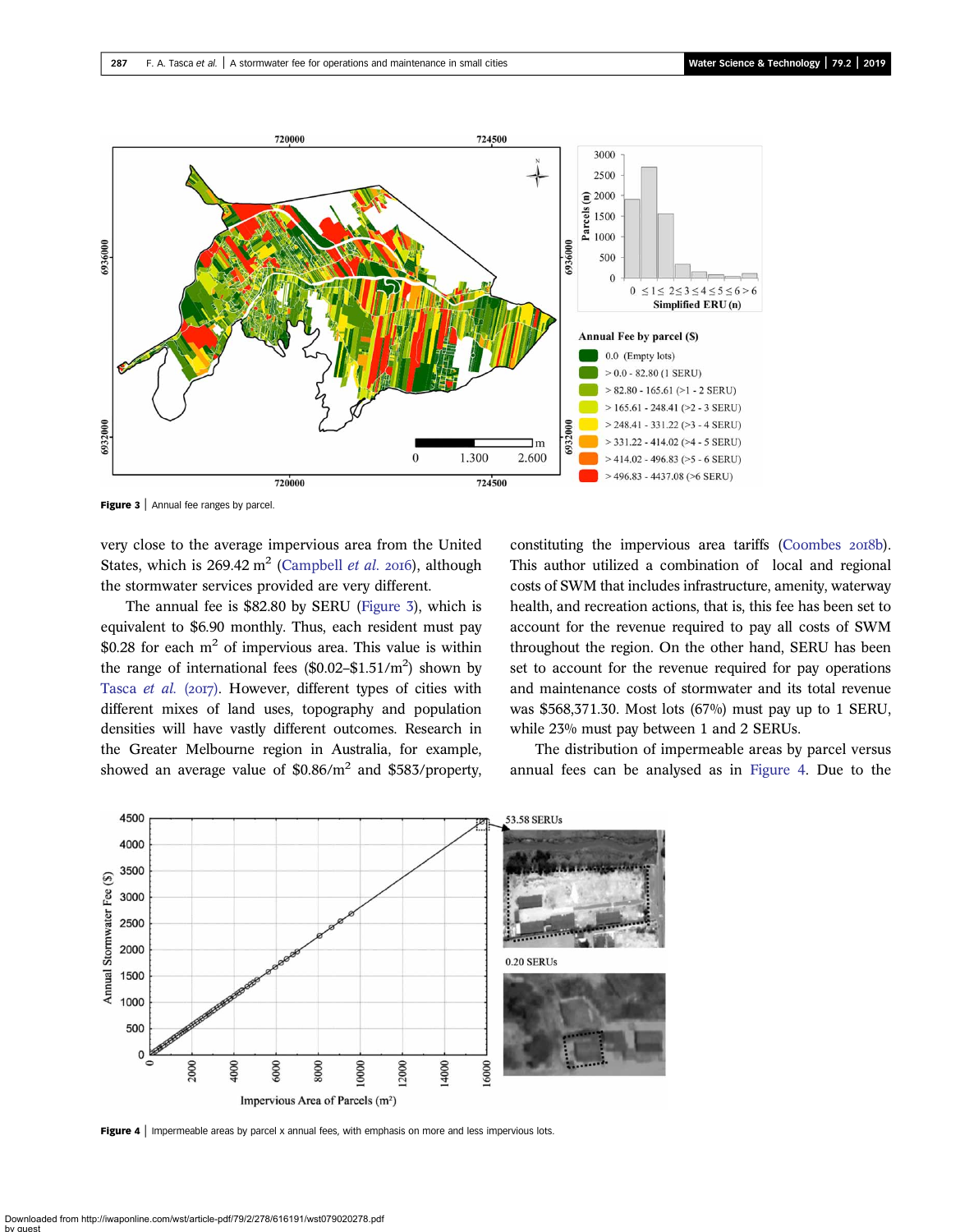SERU design, there is a direct relationship between these variables: as one variable increases, the other also increases. In these instances of prediction, higher impermeable area values led to higher annual stormwater fees.

There are a few lots with high payments. The highest annual fee (\$4,437.08) refers to a lot with 53.58 SERUs, a Municipal Exhibition Park. It was considered that public areas should also be charged according to their impervious areas, but it is not the purpose of this study to discuss who should pay this fee. The lowest charge refers to a small residential lot (0.20 SERU), which is also charged because there is no minimum reference unit. Any kind of decision about who must pay can be easily incorporated into the calculation methodology once the database is already prepared. In this sense, the methodology is adaptive to the planning process.

Santo Amaro da Imperatriz has 22 census blocks in the urban area, totalling 4,671 households and 14,970 residents. The median monthly income of the urban area is \$1,434.19 and the standard deviation is \$420.36. The variation is 960.99 (Sector 18) to 2,423.43 (Sector 2) as shown in Figure 5. The annual fees shown in [Figure 3](#page-9-0) were transformed into monthly fees and were grouped by census block, generating a monthly average fee for each sector. This database was crossed with the median monthly incomes (Figure 5(a)), which makes it possible to quantify the affordability at full cost recovery rates (Figure 5(b)). Just two sectors (21 and 22) will face affordability challenges to payment. This means that 323 households will have to allocate monies from other expenses to pay for stormwater services. Although this may not be a problem for higherincome households, this is an issue for low-income households and those in poverty who barely make enough money to pay for basic living expenses. In order for these households to spend no more than 0.9% of their monthly income, the monthly fee would have to be reduced by 22% and 36% in sectors 21 and 22, respectively.

#### Critical analysis of the SERU methodology – limitations

The Simplified ERU method uses the concept of the total impervious area (TIA), which is widely used as an indicator of environmental quality (Arnold  $\&$  Gibbons 1996). However, this concept has some limitations. TIA represents the fraction covered by construction, that is, non-infiltrating surfaces (concrete, asphalt, and buildings). Hydrologically, this definition is incomplete for two reasons ([Booth &](#page-11-0) [Jackson](#page-11-0) 1997):

- 1. TIA ignores pervious surfaces that are sufficiently compacted or otherwise so low in permeability that the rate of runoff from them is similar to or indistinguishable from pavement.
- 2. TIA includes some paved surfaces that may contribute nothing to the storm-runoff response, such as gazebos, tents, wooden structures suspended from the ground. Indeed, the effective impervious areas (EIA) – impervious surfaces with a direct hydraulic connection to the stream networks via stormwater infrastructure – are really contributing to runoff and their use may result in overestimation of runoff volumes and stormwater fees.

EIA is an integrative measure characterizing urbanization, too, but it is not easily quantifiable because it requires information on the connectivity of impervious surfaces (Bell *[et al.](#page-11-0)* 2016). So, it is complicated to identify TIA and EIA and estimate their contribution to the runoff, although there are some studies designed for this. These approaches were not addressed in the SERU method. The



Figure 5  $\vert$  (a) Average monthly income by census block in the urban area. (b) Impact distribution by census block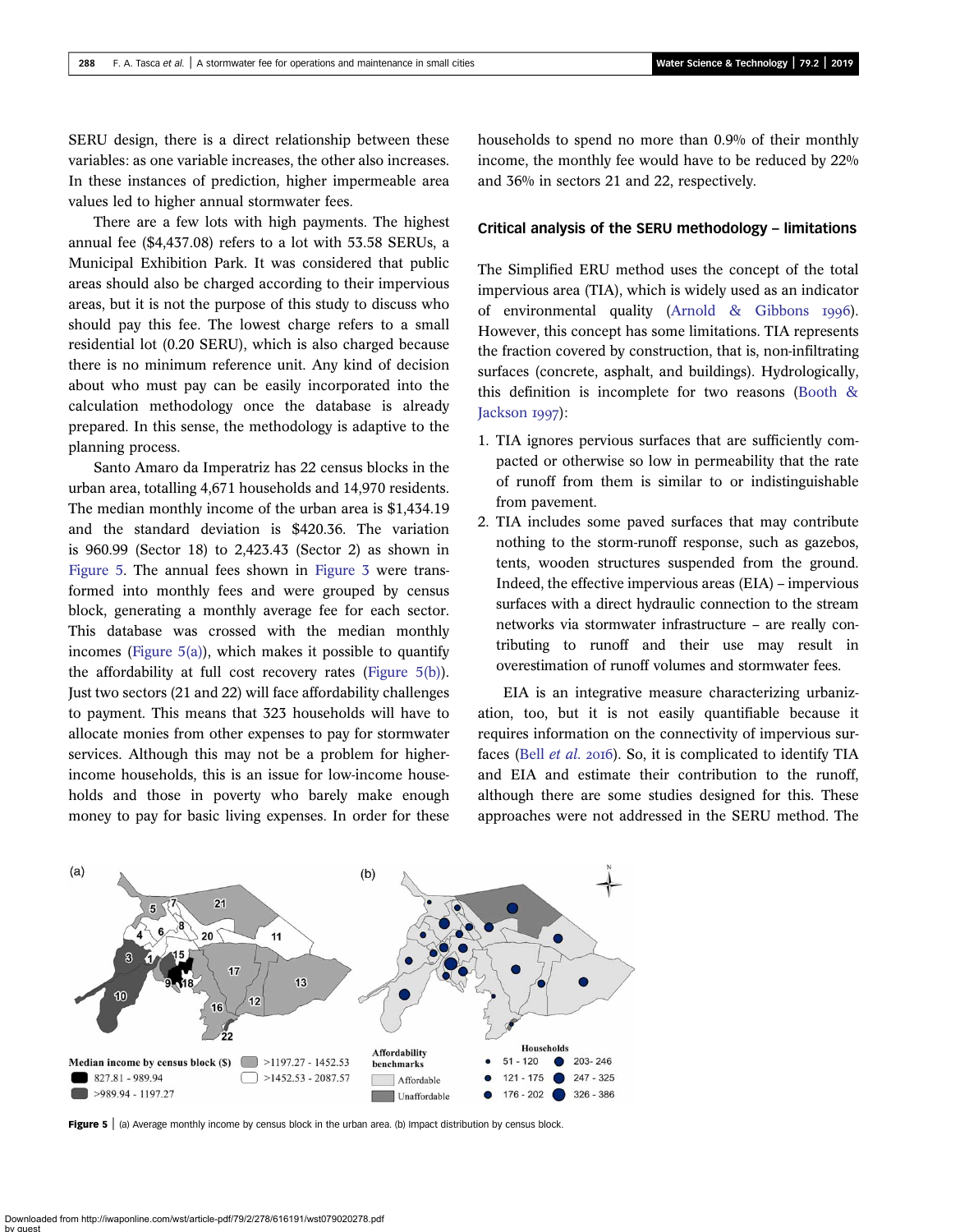<span id="page-11-0"></span>collection under the TIA concept does not encourage the adoption of stormwater control measures (SCMs) since it charges the same for all lots. Selection of the appropriate SCM is dependent on local environmental conditions, and economic incentives and fee discounts should therefore be analysed for each region. In addition, SCMs implementation is related to SWM regulation. SERU considers locations without regulation. However, these incentives can be applied at any time and each property owner can choose to pay the stormwater fee or to reduce the volumes of stormwater runoff discharging from their parcel.

Besides that, many urban applications, including impervious surface and building infrastructure mapping, require a high to moderate temporal resolution of from 1 to 5 years. These types of applications also utilize high spatial resolution, often at or below  $1 \times 1$  m, in order to capture the detail and complexity of the urban landscape ([Jensen &](#page-12-0) [Cowen](#page-12-0) 1999). Many municipalities, especially the smaller ones, may not have data with this level of detail. Lastly, the SERU method does not consider the municipal roads runoff management because this service may be embedded into other rates (generally as part of road budgets), as it happens in Brazil. Besides this, the individualization of all beneficiaries (residents and non-residents) is complex and other options, such as a fixed fee, should be evaluated.

# **CONCLUSION**

This study presented a stormwater fee model developed for small municipalities to finance the operations and maintenance costs of stormwater services. The objective was to generate funding to solve the current stormwater problems mainly where services are not well delineated, and to be self-supporting. In this way, the main method (Equivalent Residential Unit – ERU) from the United States was simplified and based on the amount of impervious area of all parcels located within the urban area. The Simplified ERU has a single billing class, simplifying the administration of local planners and it is especially important for cities that do not have a specific sector for SWM.

The Simplified ERU was simulated in Santo Amaro da Imperatriz, a small city in the southern region of Brazil, where there is no attention to drainage systems because adequate resources and financing are not available. Just two sectors faced compounding economic factors that have an impact on their ability to pay for water services. This method was shown to be a feasible and rapid method for the design of service fee structures. Thus, given its simplicity, it could be reapplied in small municipalities that do not have a complex SWM. Besides being simple and relatively easy to apply, it requires few resources for its development. It can be easily adapted according to the peculiarities of each city. Changes in the type of cost considered, billing classes, fee discounts, for example, can be applied at any time. Stormwater fees are necessary to maintain the public stormwater system, and represent an equitable way for the community to share the cost of a public service in order to reduce the impacts of urbanization. A broad scientific discussion can contribute to the widespread dissemination of the importance of a stormwater fee system and its benefits.

# ACKNOWLEDGEMENTS

The authors gratefully acknowledge the financial support given by CAPES (Coordination and Improvement of Higher Level or Education Personnel), and CNPQ (National Council of Scientific and Technological Development). We thank the anonymous reviewers for their constructive comments that contributed to improve the manuscript.

### **REFERENCES**

- Arnold Jr, C. L. & Gibbons, C. J. 1996 [Impervious surface coverage:](http://dx.doi.org/10.1080/01944369608975688) [the emergence of a key environmental indicator](http://dx.doi.org/10.1080/01944369608975688). Journal of the American Planning Association 62 (2), 243–258.
- BCB 2017 Quotes and newsletters: Central Bank of Brazil. [http://](http://www4.bcb.gov.br/pec/taxas/ port/ptaxnpesq.asp?id=txcotacao) [www4.bcb.gov.br/pec/taxas/ port/ptaxnpesq.asp?id](http://www4.bcb.gov.br/pec/taxas/ port/ptaxnpesq.asp?id=txcotacao) = [txcotacao\)](http://www4.bcb.gov.br/pec/taxas/ port/ptaxnpesq.asp?id=txcotacao) (accessed 15 January 2018).
- Bell, D. & Jayne, M. 2009 [Small cities? Towards a research](http://dx.doi.org/10.1111/j.1468-2427.2009.00886.x) [agenda.](http://dx.doi.org/10.1111/j.1468-2427.2009.00886.x) International Journal of Urban and Regional Research 33 (3), 683–699.
- Bell, C. D., McMillan, S. K., Clinton, S. M. & Jefferson, A. J. 2016 [Hydrologic response to stormwater control measures in](http://dx.doi.org/10.1016/j.jhydrol.2016.08.049) [urban watersheds.](http://dx.doi.org/10.1016/j.jhydrol.2016.08.049) Journal of Hydrology 541, 1488–1500.
- Benson, R. B. 2002 [User fee financing of stormwater management](http://dx.doi.org/10.2175/193864702785301439) [today who, what, why & how](http://dx.doi.org/10.2175/193864702785301439)? Proceedings of the Water Environment Federation (4), 180–187.
- Booth, D. B. & Jackson, C. R. 1997 [Urbanization of aquatic](http://dx.doi.org/10.1111/j.1752-1688.1997.tb04126.x) [systems: degradation thresholds, stormwater detection, and](http://dx.doi.org/10.1111/j.1752-1688.1997.tb04126.x) [the limits of mitigation.](http://dx.doi.org/10.1111/j.1752-1688.1997.tb04126.x) JAWRA Journal of the American Water Resources Association 33 (5), 1077–1090.
- Brasil 2018 Transparency Portal: Federal Government of Brazil. <https://e-gov.betha.com.br/transparencia/01031-017/> (accessed 15 January 2018).
- Brazil 2018 Diagnóstico do Manejo das Águas Pluviais Urbanas -2015 (Diagnosis of Urban Stormwater Management – 2015). Report of National Information System on Sanitation, Brasília, Brazil.